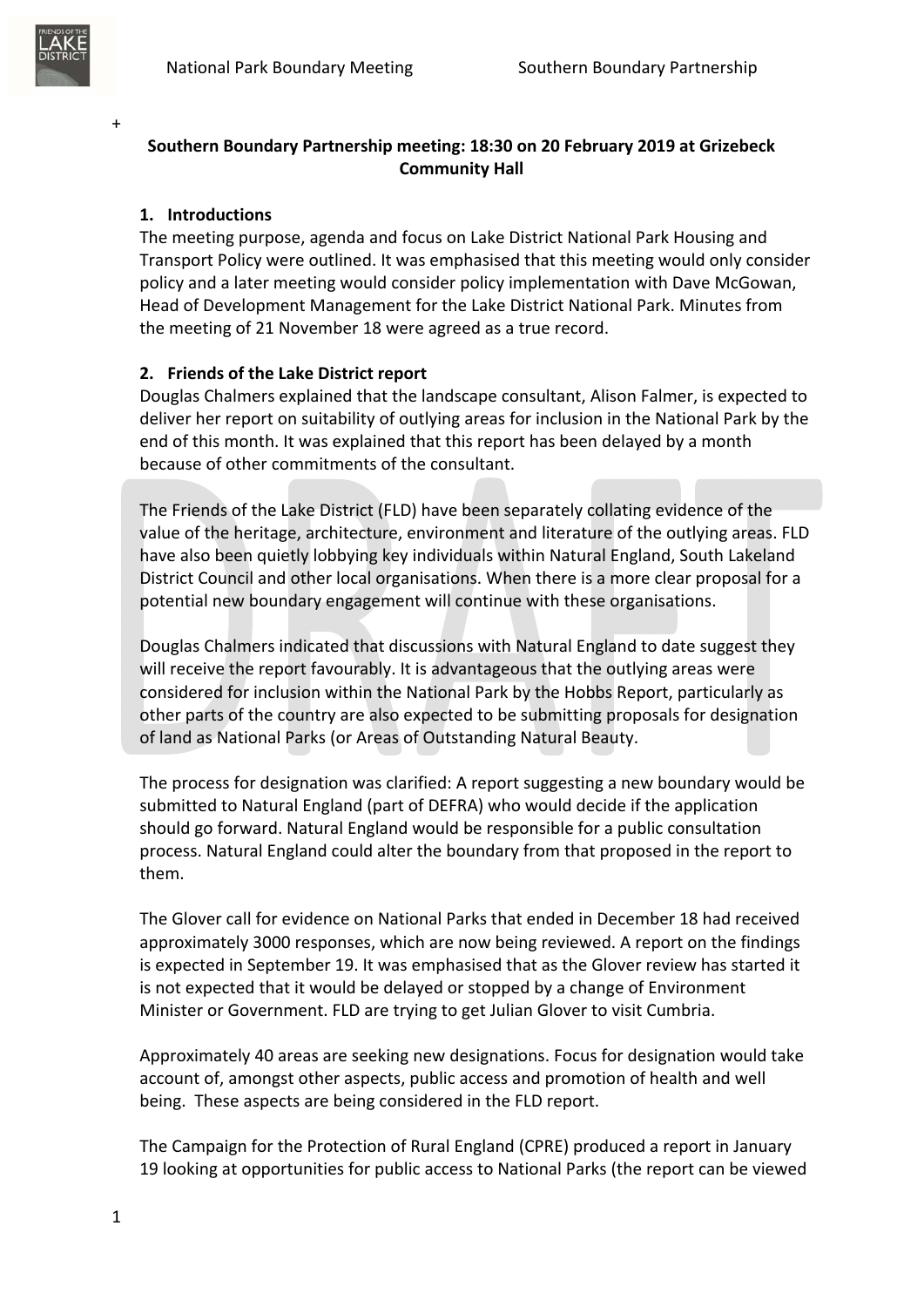

on the CPRE website). FLD are considering drilling into the data for Cumbria within this report.

It was restated that the Glover report was commissioned by Michael Gove as Environment Secretary at the 70<sup>th</sup> anniversary of the establishment of National Parks. The parks were a 'present for returning heroes' and after 70 years the Glovers review of National Parks and Areas of Outstanding Natural Beauty is being conducted to identify if these designations are fit for purpose.

A meeting with the mayor of Copeland on the SBP initiative had been held in February 19. The Copeland ambition is to attract more tourists while retaining the unique nature of the area. The recent Copeland 'tourist summit' had provided highlights and the opportunity to bring people together.

# **3. Focus on Housing Policy**

Hanna Latty is the Team Leader for strategy and planning policy at the Lake District National Park, and explained that her group sets policy in line with the vision for the National Park. The National Park works with other groups in the Lake District National Park Partnership.

Hanna Latty presented information (see accompanying handout) on housing policy and referred to the local plan issued in May 18. Approximately 3000 responses to the plan had been received and are being considered. A revised policy is to be issued in March 19.

The target for new homes is 80/year. These are to support the working age population. It is recognised that community resilience is significantly affected by proliferation of second homes.

Discussion points are noted below.

Parish Councils can support lobby MPs to support National Park work to close a tax loophole associated with holiday homes.

Towns can have extended boundaries to allow for more development. The LDNP holds a brownfield register.

If Grange over sands were to be included within the National Park the local neighbourhood plan would not have to change. Neighbourhood plans require review every 5 years. It was emphasised that community plans should be kept up to date to reflect local housing concerns.

The LDNP work with communities to identify land that is suitable for development. Each development is tested against housing and other policies.

Empty homes are not an issue as such in the LDNP, it is second homes as under utilised housing stock, that are an issue.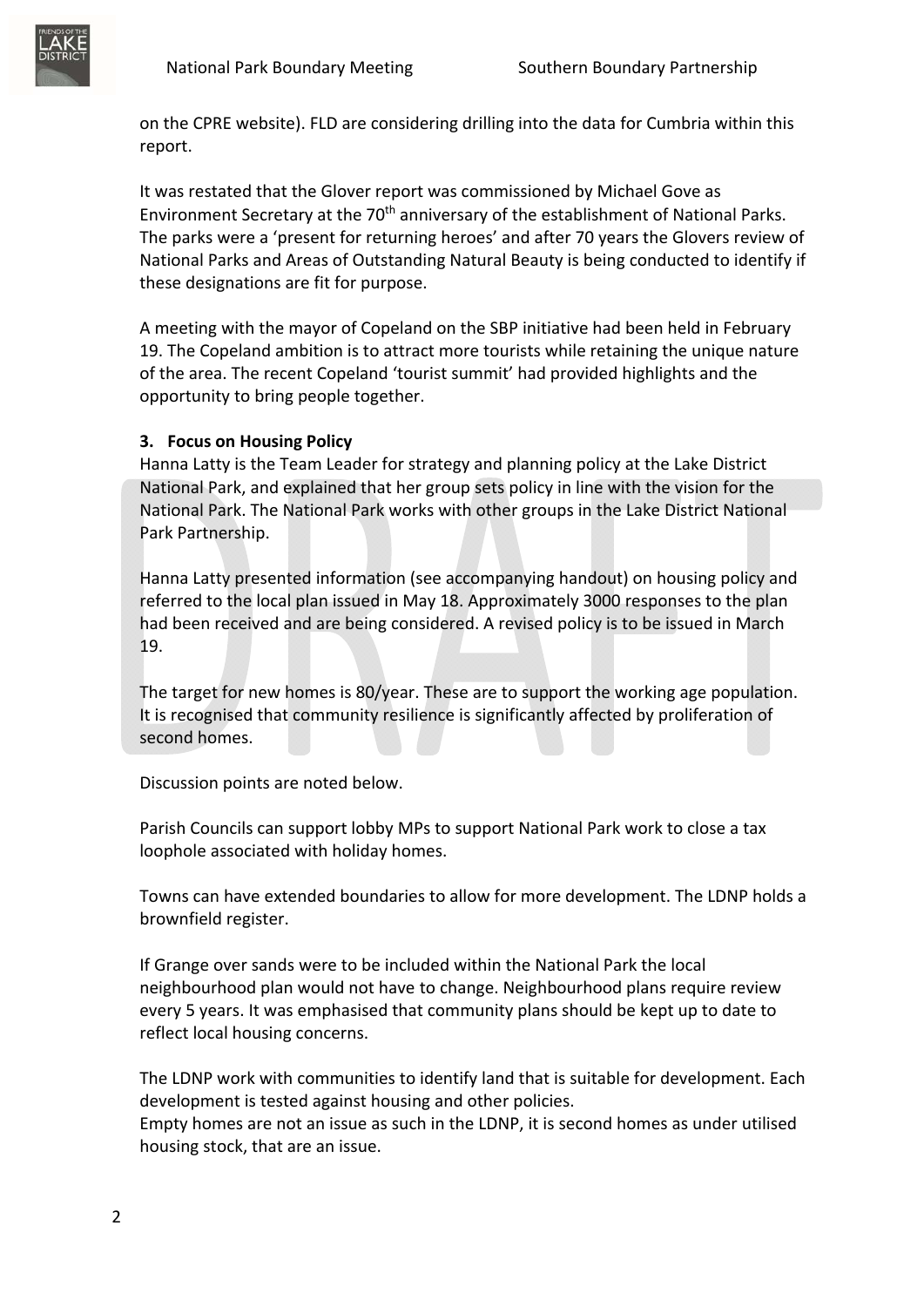

The LDNP are starting to address the issue with Air B&B lettings reducing the stock available for long term renting.

The extension of small houses, that could be afforded by local residents, to larger houses that are then too expensive for local residents, was noted at the meeting. The LDNP can apply restrictions to such developments.

Broadgate Orchard in Grasmere was highlighted as an example of a developments that meet the vision of the LDNP. Other examples of social housing are at Newby Bridge (along the A590) and at Bootle.

Affordable housing was defined as 80% of market value. The LDNP team work with Homes England and other housing trusts to unlock housing opportunities. The housing policy recognises different types of social housing. The distinction was made between policy and housing officers.

It was anticipated that the public will question the impact of National park designation on housing prices in areas that come into or are near the National Park. It was noted that some house prices may increase but new housing will be required to be 'affordable'.

Reference was made to 'land banking' and the prospect of LDNP restrictions could induce the earlier sale of land to avoid reduction in land value, as this land would be used for new developments, which will focus on Affordable Housing

David McGowan will be asked at the next SBP meeting to address issues raised on misuse of planning restrictions.

It was observed that larger houses in some areas are being purchased by people who commute outside of the local area and take their children to schools at the end of the commute rather than locally.

It was observed that holiday lets (cf second homes) contribute to the local economy as there is a succession of people using local services. Some of these services such as Buses, Pubs and Cafes would not be sustainable without the visitor community and Ravenglass is an example of  $\sim$  300 populations and has 3 pubs, post office and café.

### **4. Transport policy**

Hanna Latty provided information (accompanying the minutes) on the LDNP vision for visitor transport, highlighting that LDNP set policy but Cumbria County Council is the transport authority.

Infrastructure is key to transport within the Lake District. It is accepted that people will generally want to use cars to get to the Lake District but that they want to get out of their cars while visiting.

Car parking needs to have a link to sustainable onward transport.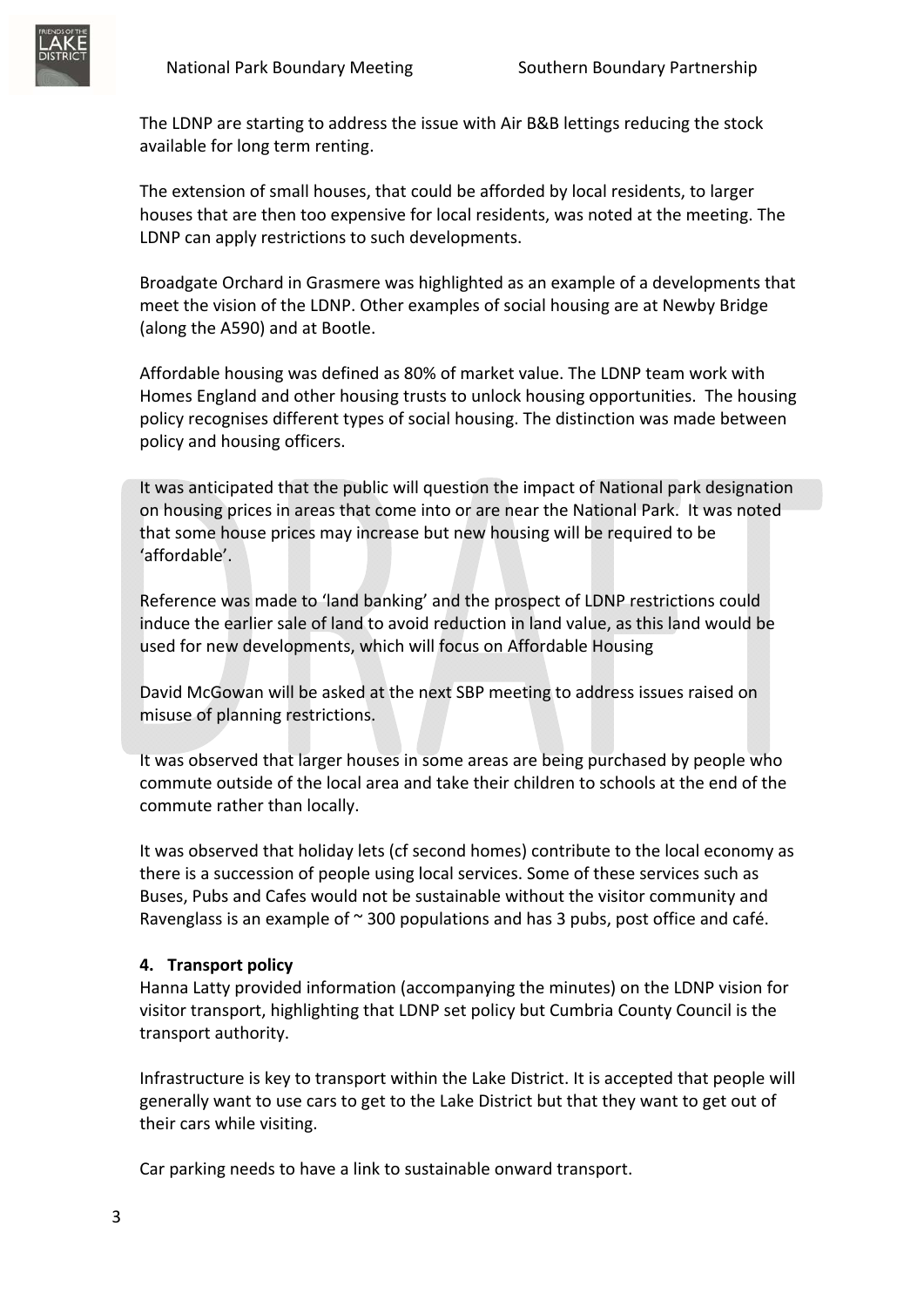

The LDNP works with other authorities as closely as possible to develop, for instance, cycle routes, and are keen to work with partners. It was made clear that Cumbria County Council has statutory authority for transport and LDNP works with the authority on transport policy.

Reduction in local bus services by Cumbria County Council was highlighted. Future transport development aligns with 'attract and disperse'. The National Park status can be used to attract funding for visitor transport that also benefits residents.

Demand led services (an example of which is Uber) are under consideration and this type of transport could be visitor led but also benefit residents. It is an example of where Residents could access services which cannot "stand on their own feet" without the additional visitor demands.

# **5. Community conversations**

David Savage distributed a handout (accompanying minutes) that sets out a proposal for conversation with the community about the Southern boundary extension. The outline proposals include:

- Each PC to host a community conversation, provisionally during the summer
- Local Parish Councilor's would attend the community conversations to represent their area.
- Experts and representatives from FLD and LDNP are to attend
- Fact sheets will be available
- Questions will be gathered and responses will be provided after the sessions
- Key topic conversations will be held with special interest groups such as farmers, local business, will be held in the Autumn.

These proposals were viewed positively.

*Parish Council representatives were asked to take this back to their Parish Councils and seek their agreement to host community conversations, pay for expenses, and optimise the number and location of community conversation drop in sessions to reduce the burden on those who will provide support and expertise.* 

### **6. Meeting conclusion**

The delineation of the boundary was clarified. Natural England would ultimately determine the boundary with consideration of the quality of the evidence but would apply pragmatism. A Parish Council could be split by the boundary (as for a number of Parish Councils now), but this is an issue for Natural England.

The unique selling point of this designation proposal is that is community led; other changes are being led by organisations. It is recognized that this is the only known existing approach which is being led by the Community. This is a unique strength to any potential application.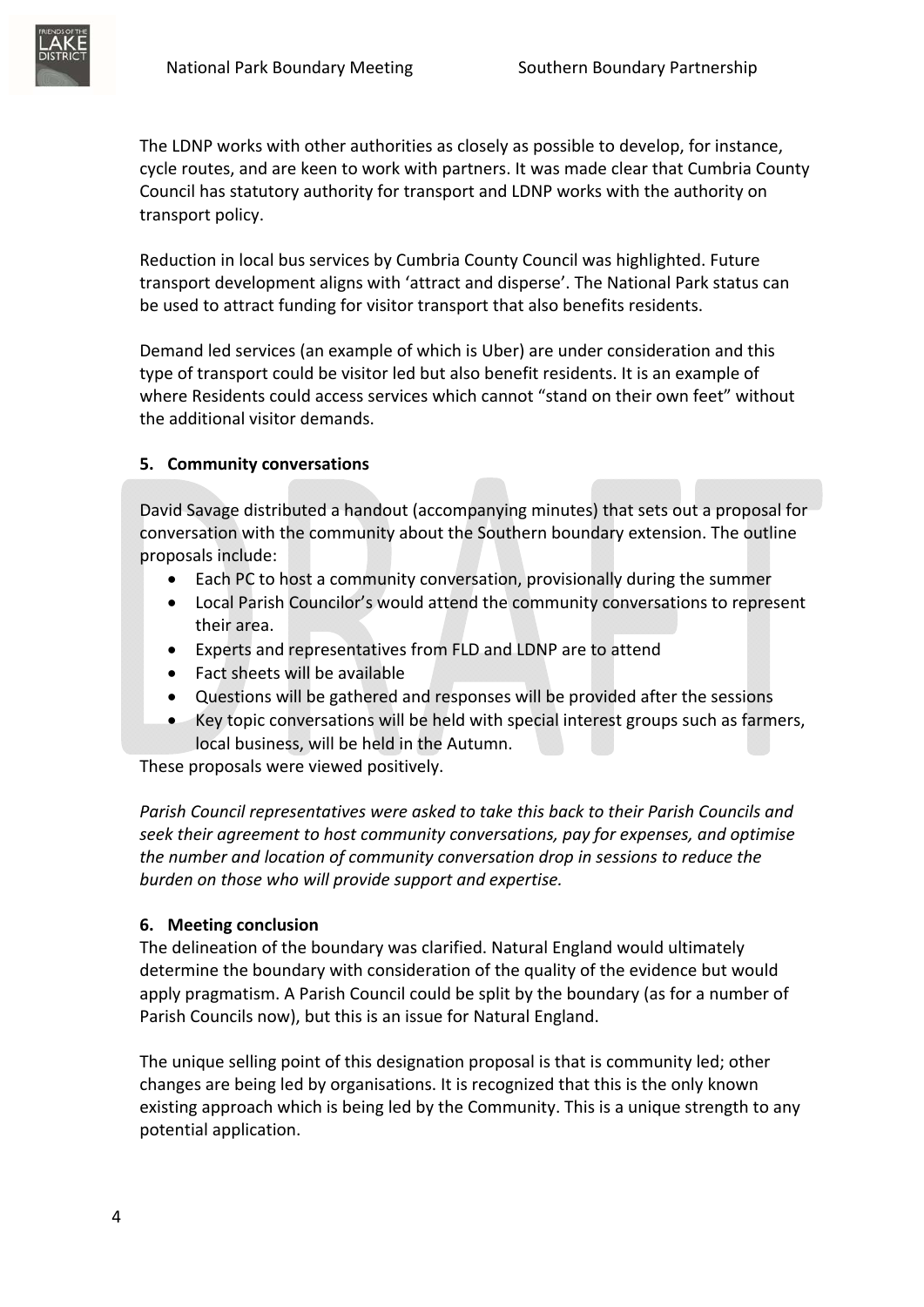

The next several meetings will be held at Grizebeck Community Hall at 18:30 on Wednesday evenings.

- 20 March (Dave McGowan, planning process)
- 17 April (Potential to include the Landscape report)
- 8 May (any remaining topics)

The meeting concluded at 20:30.

| Attendees      |                |                                           |
|----------------|----------------|-------------------------------------------|
| Mike           | Cumming        | Askam Ireleth                             |
| Diana          | Rutherford     | <b>Blawith and Subberthwaite</b>          |
| Gill           | Wardle         | <b>Blawith and Subberthwaite</b>          |
| Chris          | Hoban          | <b>Copeland District Council observer</b> |
| Jay            | Sayers         | Duddon                                    |
| Graham         | Pitts          | Duddon                                    |
| <b>Douglas</b> | Chalmers       | Friends of the Lake District              |
| John           | Campbell       | Friends of the Lake District              |
| Caroline       | Johnson        | Lower Allithwaite                         |
| Mike           | Lamb           | Lower Allithwaite                         |
| Graham         | Sanderson      | Lowick                                    |
| Jane           | Micklethwaite  | <b>Millom Town Council</b>                |
| Angela         | <b>Dixon</b>   | <b>Millom Town Council</b>                |
| <b>Bob</b>     | Kelly          | <b>Millom Town Council</b>                |
| David          | Savage         | <b>Millom Without</b>                     |
| lan            | Lockwood       | <b>Millom Without</b>                     |
| Adrianne       | Calsy          | Millom Without                            |
| <b>Brian</b>   | Wright         | <b>Millom Without</b>                     |
| Howard         | Graves         | Observer                                  |
| Jonathan       | Powell         | Observer                                  |
| Hannah         | Latty          | <b>National Park</b>                      |
| Dan            | Hunt           | <b>National Park</b>                      |
| Maggie         | Cumming        | Whicham                                   |
| Apologies      |                |                                           |
| Alan           | Cook           | Aldingham                                 |
| <b>Steve</b>   | Smith          | Copeland Council observer                 |
| Joanna         | Greenway       | <b>Grange over Sands</b>                  |
| Martin         | Ingle          | Grange over Sands                         |
| Denise         | <b>Burness</b> | <b>Millom Town Council</b>                |
| Angela         | Nugent         | Millom Without                            |
| Pauline        | Murray         | Millom Without                            |
| Pauline        | Murray         | Millom Without                            |
| Mike           | Harrington     | Muncaster                                 |
| <b>Bob</b>     | Williamson     | Drigg and Carelton                        |